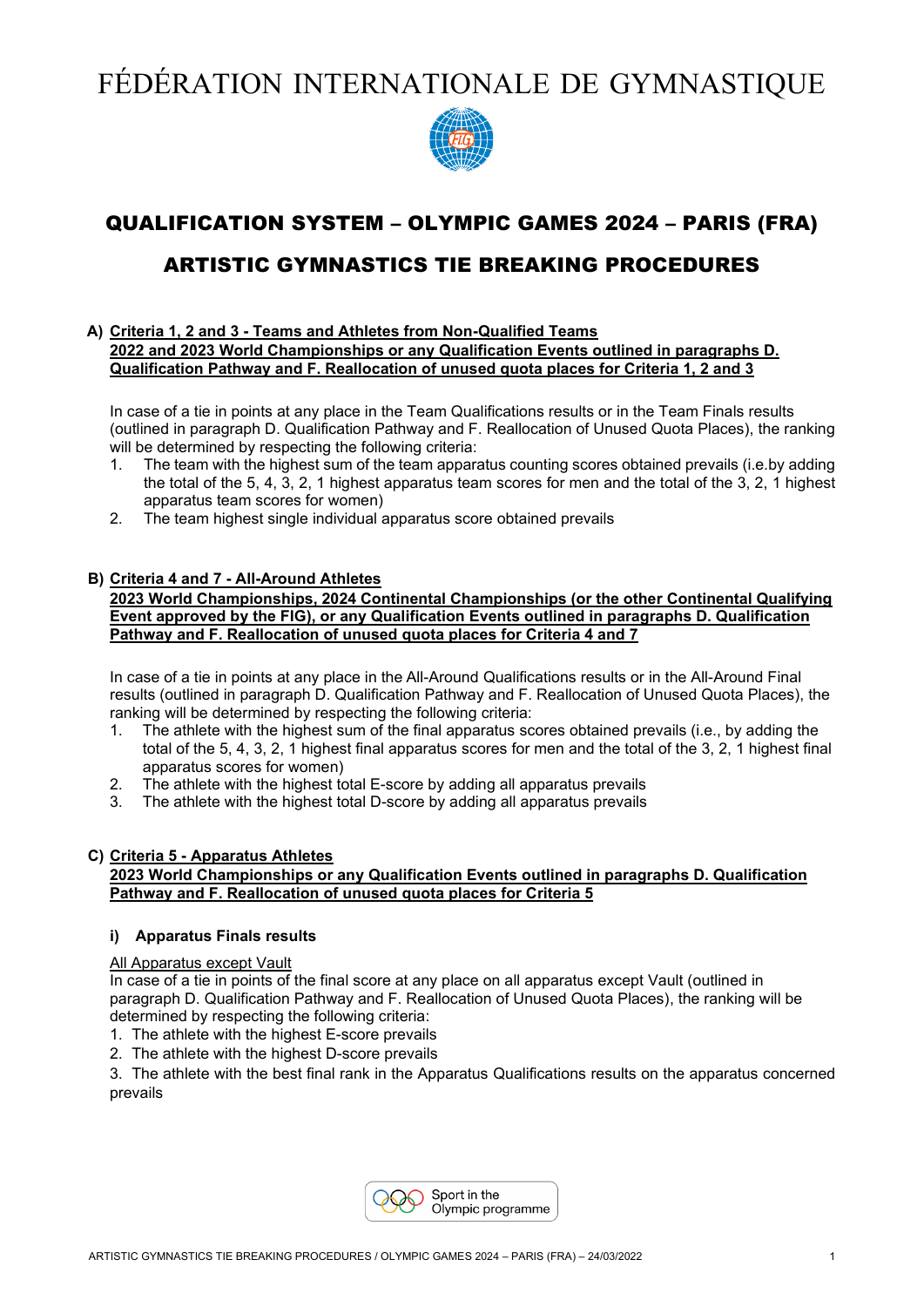# Vault

In case of a tie in points of the final score at any place on Vault Final (outlined in paragraph D. Qualification Pathway and F. Reallocation of Unused Quota Places), the ranking will be determined by respecting the following criteria:

- 1. The athlete with the highest score of the 2 vaults before the average for the final score prevails
- 2. The athlete with the highest E-score of either vault performed prevails
- 3. The athlete with the highest D-score of either vault performed prevails
- 4. The athlete with the best final rank in the Apparatus Qualifications results on Vault prevails

# **ii) Apparatus Qualifications results**

# All Apparatus except Vault

In case of a tie in points of the final score at any place on all apparatus except Vault (outlined in paragraph D. Qualification Pathway and F. Reallocation of Unused Quota Places), the ranking will be determined by respecting the following criteria:

- 1. The athlete with the highest E-score prevails
- 2. The athlete with the highest D-score prevails

# Vault

In case of a tie in points of the final score at any place on Vault Final (outlined in paragraph D. Qualification Pathway and F. Reallocation of Unused Quota Places), the ranking will be determined by respecting the following criteria:

- 1. The athlete with the highest score of the 2 vaults before the average for the final score prevails
- 2. The athlete with the highest E-score of either vault performed prevails
- 3. The athlete with the highest D-score of either vault performed prevails

# **iii) If an NOC exceeds the maximum of 3 individual athletes quota places allowed per NOC or if an individual athlete earns a quota place on more than one Apparatus**

a) In case the individual athletes' quota places are all allocated from the Apparatus Finals results, the following procedures will determine which athlete and which apparatus earn the quota places (outlined in paragraph D. Qualification Pathway and F. Reallocation of Unused Quota Places):

- 1. The athlete with the best rank on the final score on the respective apparatus in the Apparatus Finals results, in relation to the total number of all ranked athletes (smallest ratio), prevails
- 2. The athlete with the best rank on the final score on the respective apparatus in the Qualifications results, in relation to the total number of all ranked athletes (smallest ratio), prevails
- 3. The athlete with the best rank on the final E-score (i.e., combined average E-score on Vault) on the respective apparatus in the Apparatus Finals results, in relation to the total number of all ranked athletes (smallest ratio), prevails
- 4. The athlete with the best rank on the final D-score (i.e., combined average D-score on Vault) on the respective apparatus in the Apparatus Finals results, in relation to the total number of all ranked athletes (smallest ratio), prevails

b) In case the individual athletes' quota places are all allocated from the Qualifications results, the following procedures will determine which athlete and which apparatus earn the quota (outlined in paragraph D. Qualification Pathway and F. Reallocation of Unused Quota Places):

- 1. The athlete with the best rank on the final score on the respective apparatus in the Qualifications results, in relation to the total number of all ranked athletes (smallest ratio), prevails
- 2. The athlete with the best rank on the final E-score (i.e., combined average E-score on Vault) on the respective apparatus in the Qualifications results, in relation to the total number of all ranked athletes (smallest ratio), prevails.
- 3. The athlete with the best rank on the final D-score (i.e., combined average D-score on Vault) on the respective apparatus in the Qualifications results, in relation to the total number of all ranked athletes (smallest ratio), prevails